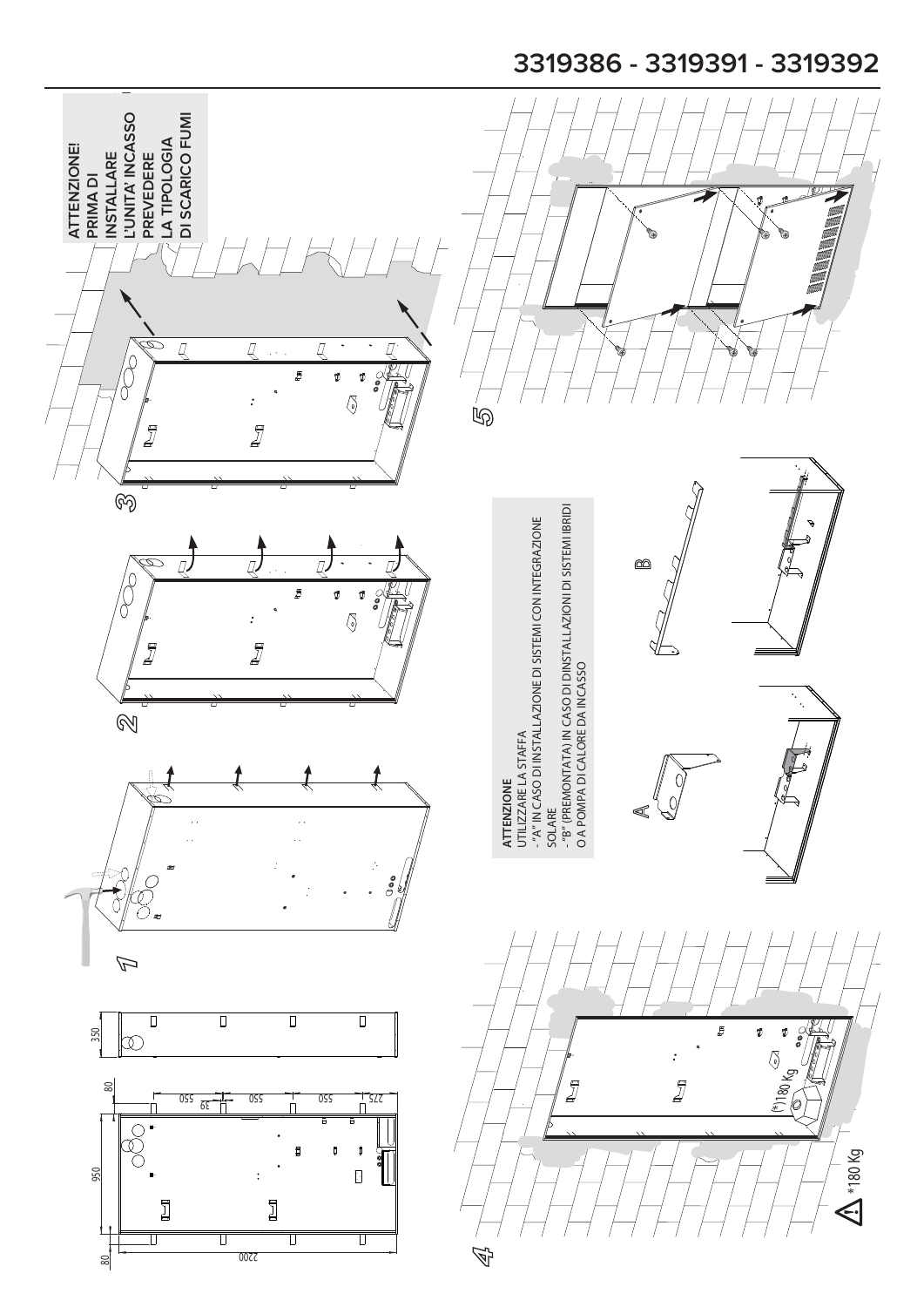### **ATTENZIONE: PRIMA DI INSTALLARE L'UNITA' INCASSO PREVEDERE LA TIPOLOGIA DI SCARICO FUMI / IMPORTANT!**

ø 60/100 SCARI CO VERTICALE





ø 80 + ø 80 SCARI CO VERTICALE



ø 60/100 SCARI CO LATERALE



ø 80 + ø 80 SCARI CO LATERALE

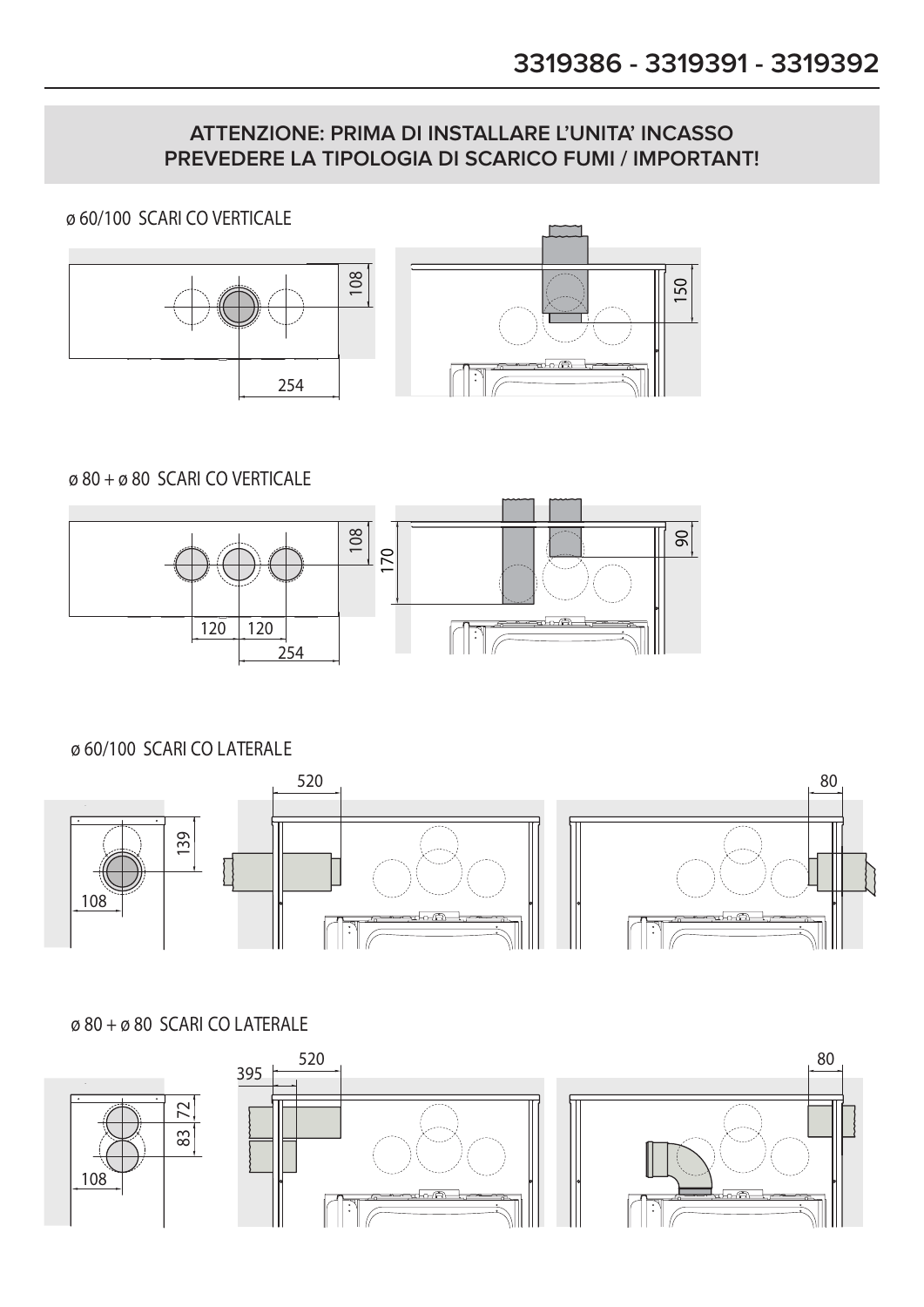# **CONFIGURAZIONE INTEGRAZIONE SOLARE**

- 1. INGRESSO GAS
- 2. USCITA ACQUA CALDA SANITARIA
- 3. INGRESSO RETE IDRICA
- 4. RITORNO AL PANNELLO SOLARE
- 5. INGRESSO DAL PANNELLO SOLARE
- 6 MANDATA RISALDAMENTO (ZONA DIRETTA CON KIT 2 ZONE)
- 7. RITORNO RISCALDAMENTO (ZONA DIRETTA CON KIT 2 ZONE
- 8. MANDATA ZONA MISCELATA (SOLO CON KIT 2 ZONE)
- 9. RITORNO ZONA MISCELATA (SOLO CON KIT 2 ZONE)



## **CONFIGURAZIONE IBRIDO**

- 1. INGRESSO GAS
- 2. USCITA ACQUA CALDA SANITARIA
- 3. INGRESSO RETE IDRICA
- 6. MANDATA RISALDAMENTO ZONA DIRETTA (SOLO CON KIT 2 ZONE)
- 7. RITORNO RISCALDAMENTO ZONA DIRETTA (SOLO CON KIT 2 ZONE)
- 8. MANDATA ZONA MISCELATA (SOLO CON KIT 2 ZONE)
- 9. RITORNO ZONA MISCELATA (SOLO CON KIT 2 ZONE)
- 10. INGRESSO DALLA POMPA DI CALORE
- 11. RITORNO ALLA POMPA DI CALORE
- 12. MANDATA IMPIANTO RISCALDAMENTO/RAFFRESCAMENTO
- 13. RITORNO IMPIANTO RISCALDAMENTO/RAFFRESCAMENTO
- 14. MANDATA IMPIANTO SOLO RAFFRESCAMENTO
- 15. RITORNO IMPIANTO SOLO RAFFRESCAMENTO